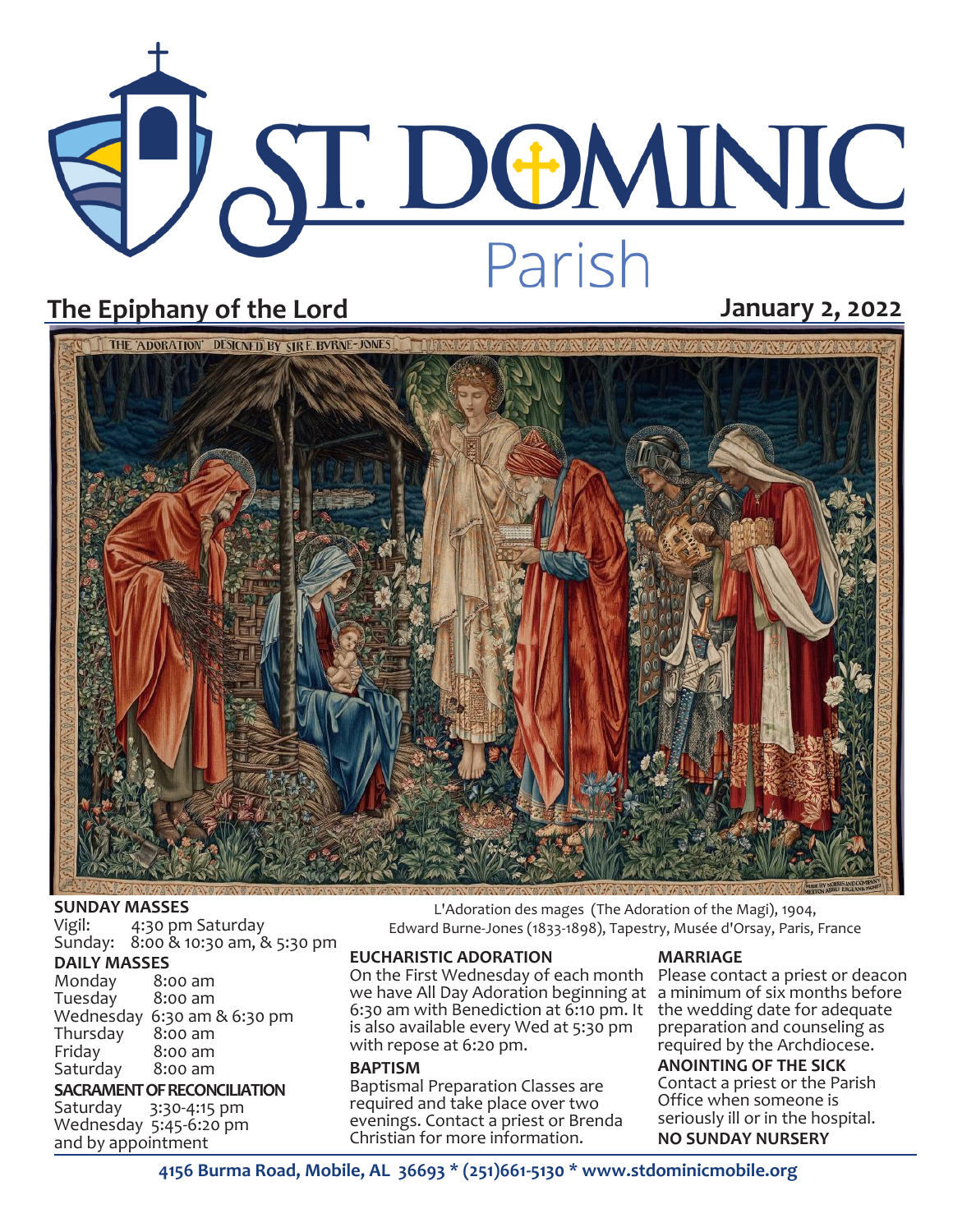| Pastor, Rev. Patrick R. Driscoll<br>Email: pdriscoll@stdominicmobile.org |  |  |
|--------------------------------------------------------------------------|--|--|
| Deacon Robert E. Kirby, Jr.<br>Email: rkirby@stdominicmobile.org         |  |  |
| Deacon Aldon O. Ward<br>Email: award@stdominicmobile.org                 |  |  |
| Deacon Wiley J. Christian III<br>Email: wchristian@stdominicmobile.org   |  |  |

## **PARISH OFFICE HOURS**

Monday - Friday, 8:00 a.m. - 4:00 p.m.

**ST. DOMINIC CATHOLIC SCHOOL HOURS** 

Monday - Friday, 7:15 a.m. - 3:45 p.m.

The readings for this Sunday, January 2, 2022 can be found online using the following link: https://bible.usccb.org/bible/ readings/010222.cfm

## **Stewardship**

*"…They prostrated themselves and did him homage. Then they opened their treasures and offered him gifts of gold, frankincense and myrrh." (Matthew 2:11)*

What gifts do you give to the Lord? Pope St. Gregory said that these three gifts represent what we should give God every day. Gold – we should reflect Christ's wisdom in all our relationships. Frankincense – represents our daily prayer and adoration to God. Myrrh – is a symbol of our daily sacrifices that we unite with Jesus for the sake of others.

Rediscovering your Catholic Faith begins on Tuesday, January 11, 2022 at 6:30 p.m. Please contact Deacon Kirby with any questions at rkirby@stdominicmobile.org.

**Bishop Barron's Series: The Creed Presented by Sharon and Ronnie Baldwin Faith Formation with Video and Discussion Series January 9 - February 13**

Confessions are available on **Wednesdays from 5:30-6:20 pm and Saturdays from 3:15-4:15 pm.**  You are encouraged to come and obtain forgiveness of your sins in our confessionals or by appointment with one of the priests.

#### *Mass Intentions For The Week*

| Saturday, Jan 1          | 4:30 p.m.  | New Years Day            |  |
|--------------------------|------------|--------------------------|--|
| Sunday, Jan 2            | 8:00 a.m.  | Sylvia Brady (D)         |  |
|                          | 10:30 a.m. | Debra Harty (D)          |  |
|                          | 5:30 p.m.  | Missa pro Populo         |  |
| Monday, Jan 3            | 8:00 a.m.  | Sylvia Brady (D)         |  |
| Tuesday, Jan 4           | 8:00 a.m.  | Dana Driscoll (D)        |  |
| Wed, Jan 5               | 6:30 a.m.  | Lawrence J. McKinney (D) |  |
|                          | 6:30 p.m.  | Mary Shanks (L)          |  |
| Thursday, Jan 6          | 8:00 a.m.  | Dana Driscoll (D)        |  |
| Friday, Jan 7            | 8:00 a.m.  | Rita Richard (D)         |  |
| Saturday, Jan 8          | 8:00 a.m.  | Dana Driscoll (D)        |  |
| Dloase pray for the sick |            |                          |  |

# **Please pray for the sick:**

Toni Aldrich Dale Andrews Karen Andrews Alfredo Arcenal Kathy Atwelll Suzanne Baker Marian Bell Mandy Benamy Charlotte Brady Georgette Brocato Tina Brown John Bryant Jeremy Burgess Courtney Busch, Sr. Mahala Church Wayne Clark Susan Coffey Judy Dinkel Melody Doyle Mike Doyle Bart Duffy Linda Eccles Susan Evans Lori Fayard Fred Finnegan

Barbara Fleetwood Don Foster Flora Gilbert Jacque Green Ray Green Michael Guadagnoli Delores Hanlon Melissa Harkins Barbara Harrington Myles Harris Benjamin Harrison Charlie Hawkins Gabriel Hawkins Katie Histing Mary Kerr Bill Klein Cooper Klein Vicky Klein Ann Kotis Alice Langham Dani Larson Pat Lilley Mary Lindamood Diane Thublin Little Christian Lofton

Glenda Miles Joan Morgan Mitch Murr Eleesha Neese Shirley Nelson Connie O'Brien Mickey Petzolt Clarence Pool Amber Ramsay David Reichart Laurie Rel Rose Mary Rehm Louis Seiter Ava Smith Elsie Smith Toni Sweeney Inez Trenier Lucile Tutwiler Joe Verneuille Ian Walley Jennafer Way Sam Wimberly Bruno Wuest Antonio Vilaseca Lilian Zambrana

# **IN THE MAIN HALL OF THE MURPHY CENTER** We will be updating our sick list in January 2022.

If you would like your name or the name of your loved one(s) to **remain** on this list please call the Parish Office at (251) 661-5130 or email mwilson@stdominicmobile.org.

Please remember, if you have a family member in the hospital and would like a clergy member to visit, let the Parish Office know by calling or emailing.